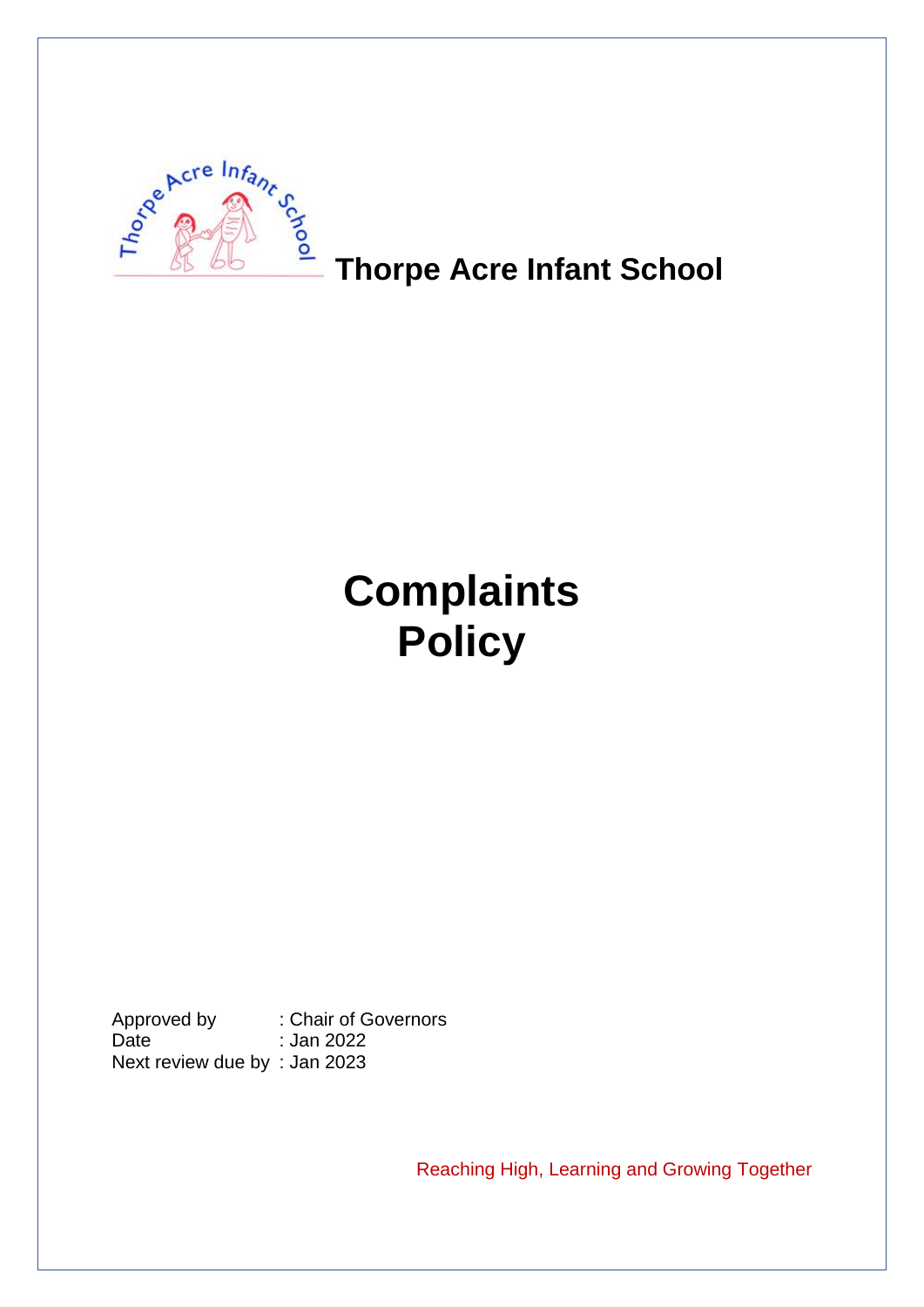## **Safeguarding Statement**

At Thorpe Acre Infant School, we respect and value all children and are committed to providing a caring, friendly and safe environment for all our pupils so they can learn, in a relaxed and secure atmosphere. We believe every pupil should be able to participate in all school activities in an enjoyable and safe environment and be protected from harm. This is the responsibility of every adult employed by, or invited to deliver services at Thorpe Acre Infant School. We recognise our responsibility to safeguard all who access school and promote the welfare of all our pupils by protecting them from physical, sexual and emotional abuse, neglect and bullying.

## **GDPR Statement**

The school has arrangements in place to ensure that all personal data records held by the school are obtained, processed, used and retained in accordance with the principles of data protection (based on the Data Protection Acts).

## **Equality Impact Statement**

We have carefully considered and analysed the impact of this policy on equality and the possible implications for pupils with protected characteristics, as part of our commitment to meet the Public Sector Equality Duty (PSED) requirement to have due regard to the need to eliminate discrimination, advance equality of opportunity and foster good relations.

#### **Contents**

| 3              |
|----------------|
| 3              |
| 3              |
| $\overline{4}$ |
| 4              |
| 5              |
| 5              |
| 5              |
| 7              |
| $\overline{7}$ |
| 7              |
| 10             |
| 12             |
| 13             |
| 16             |
|                |

Please note: where the term "parent" is used this also includes carers/guardians. Thorpe Acre Infant School is committed to working in close partnership with all members of the school community. The school places great value on the role which parents and carers can play in supporting children's learning. Staff and governors actively encourage a positive relationship between the school and the families of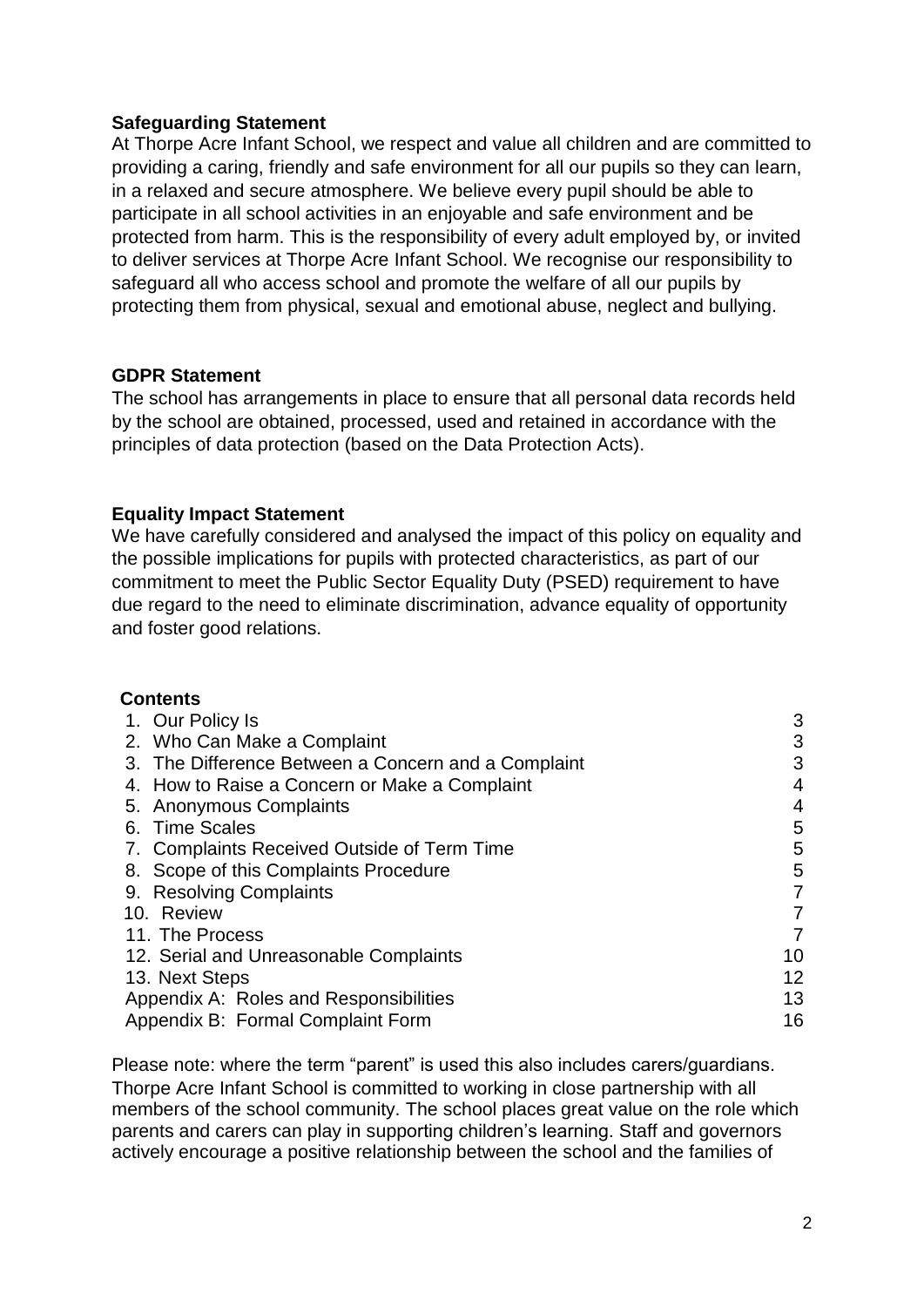children who attend the school. We also desire to have good relations with our neighbours and the wider community.

# **1. Our policy is:**

- To provide a fair complaints procedure which is clear and easy to use for anyone wishing to make a complaint
- To publicise the existence of our complaints procedure so that people know how to contact us to make a complaint
- To make sure everyone at Thorpe Acre Infant School knows what to do if a complaint is received
- To make sure all complaints are investigated fairly and in a timely way
- To make sure that complaints are, wherever possible, resolved and that relationships are repaired
- To gather information which helps us to improve what we do.

Where any concerns are raised we aim to resolve these as quickly and as efficiently as possible. Usually concerns that are raised can be resolved very quickly through the school's day to day communication between parents and the school staff. However, for those situations where this is not the case, we have a more formal process to investigate and deal with complaints.

Our complaints procedure is detailed on the following pages. We will try to resolve every concern, difficulty or complaint in a positive way with the aim of putting right a matter which may have gone wrong and, where necessary, reviewing the school's systems and procedures in the light of the matters raised. This procedure will apply to most general complaints received by the school. It is not intended to cover those matters for which there is a specific statutory process to object, complain or appeal.

# **2. Who can make a complaint?**

This complaints procedure is not limited to parents or carers of children that are registered at the school. Any person, including members of the public, may make a complaint to Thorpe Acre Infant School, about any provision of facilities or services that we provide. Unless complaints are dealt with under separate statutory procedures (such as appeals relating to exclusions or admissions), we will use this complaints procedure.

# **3. The difference between a concern and a complaint**

A concern may be defined as '*an expression of worry or doubt over an issue considered to be important for which reassurances are sought'*.

A complaint may be defined as '*an expression of dissatisfaction however made, about actions taken or a lack of action*'.

It is in everyone's interest that concerns and complaints are resolved at the earliest possible stage. Many issues can be resolved informally, without the need to use the formal stages of the complaints procedure. Our school takes concerns seriously and will make every effort to resolve the matter as quickly as possible.

If you have difficulty discussing a concern with a particular member of staff, we will respect your views. In these cases, the Headteacher will refer you to another staff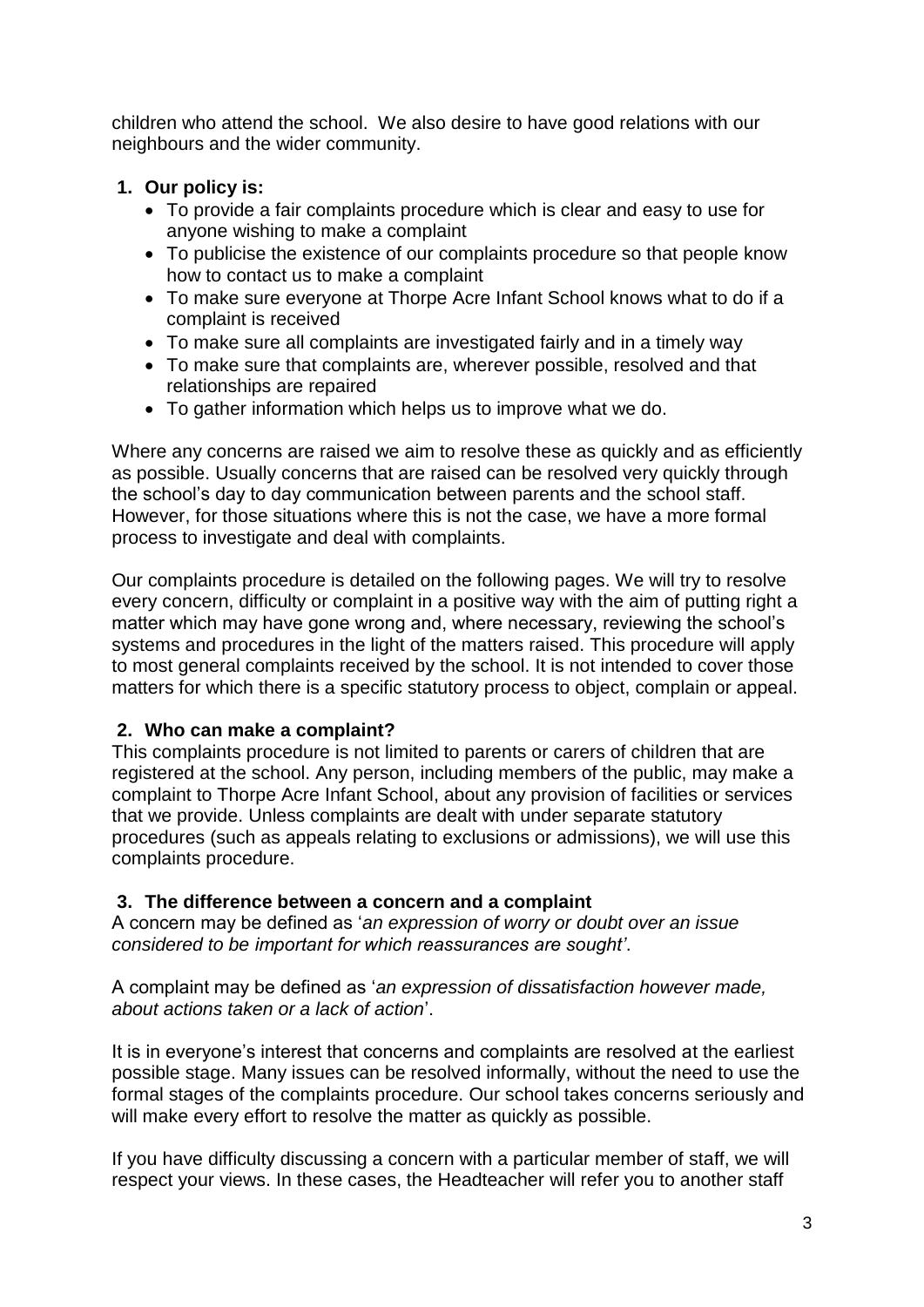member. Similarly, if the member of staff directly involved feels unable to deal with a concern, the Headteacher will refer you to another staff member. The member of staff may be more senior but does not have to be. The ability to consider the concern objectively and impartially is more important.

We understand however, that there are occasions when people would like to raise their concerns formally. In this case, the school will attempt to resolve the issue internally, through the stages outlined within this complaints procedure.

#### **4. How to raise a concern or make a complaint**

A concern or complaint can be made in person, in writing or by telephone. They may also be made by a third party acting on behalf on a complainant, as long as they have appropriate consent to do so.

Concerns should be raised with either the class teacher or Headteacher. If the issue remains unresolved, the next step is to make a formal complaint.

Complainants should not approach individual governors to raise concerns or complaints. They have no power to act on an individual basis and it may also prevent them from considering complaints at Stage 2 of the procedure.

Complaints against school staff (except the Headteacher) should be made in the first instance, to the Headteacher via the school office*.* Please mark as Private and Confidential.

Complaints that involve or are about the Headteacher should be addressed to the Chair of Governors, via the school office. Please mark as Private and Confidential.

Complaints about the Chair of Governors, any individual governor or the whole governing body should be addressed to the Clerk to the Governing Body via the school office. Please mark as Private and Confidential.

For ease of use, a template complaint form is included at the end of this procedure. If you require help in completing the form, please contact the school office. You can also ask third party organisations like the Citizens Advice to help you.

In accordance with equality law, we will consider making reasonable adjustments if required, to enable complainants to access and complete this complaints procedure. For instance, providing information in alternative formats, assisting complainants in raising a formal complaint or holding meetings in accessible locations.

#### **5. Anonymous complaints**

We will not normally investigate anonymous complaints. However, the Headteacher or Chair of Governors, if appropriate, will determine whether the complaint warrants an investigation.

#### **6. Time scales**

You must raise the complaint within three months of the incident or, where a series of associated incidents have occurred, within three months of the last of these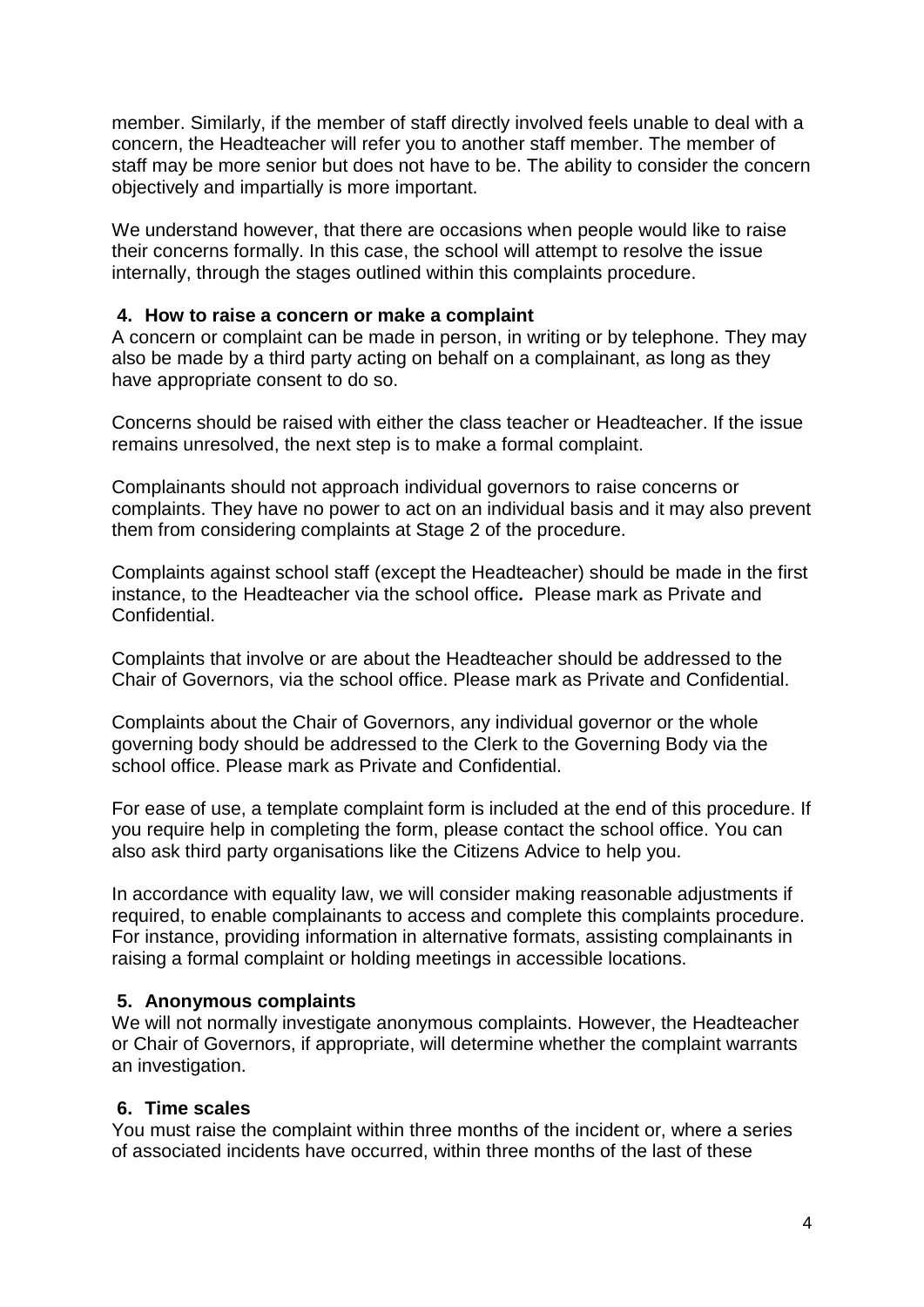incidents. We will consider complaints made outside of this time frame if exceptional circumstances apply.

# **7. Complaints received outside of term time**

We will consider complaints made outside of term time to have been received on the first school day after the holiday period.

# **8. Scope of this Complaints Procedure**

This procedure covers all complaints about any provision of community facilities or services by the school, other than complaints that are dealt with under other statutory procedures, including those listed below. For external providers, the complaint should be made directly to them.

|           | <b>Exceptions</b>                                                       | Who to contact                                                                                                                                                                                                                                                                                                                                                                                                                                                                                                            |  |  |  |
|-----------|-------------------------------------------------------------------------|---------------------------------------------------------------------------------------------------------------------------------------------------------------------------------------------------------------------------------------------------------------------------------------------------------------------------------------------------------------------------------------------------------------------------------------------------------------------------------------------------------------------------|--|--|--|
|           | Admissions to schools                                                   | Concerns about admissions should initially be raised<br>with Leicestershire County Council, School<br><b>Admissions &amp; Pupil Services:</b><br>admissions@leics.gov.uk<br>0116 3056592                                                                                                                                                                                                                                                                                                                                  |  |  |  |
|           | Statutory assessments of<br><b>Special Educational Needs</b>            | <b>Statutory assessments of Special Educational Needs</b><br>should be raised with: Concerns about statutory<br>assessments of special educational needs should be<br>raised direct with the local authority.                                                                                                                                                                                                                                                                                                             |  |  |  |
|           | School re-organisation<br>proposals                                     | School re-organisation proposals should be raised<br>with the local authority in the first instance.                                                                                                                                                                                                                                                                                                                                                                                                                      |  |  |  |
| $\bullet$ | Matters likely to require a<br><b>Child Protection</b><br>Investigation | Complaints about child protection matters are<br>handled under our child protection and safeguarding<br>policy and in accordance with relevant statutory<br>guidance.<br>If you have serious concerns, you may wish to<br>contact the local authority designated officer (LADO)<br>who has local responsibility for safeguarding or the<br>Multi-Agency Safeguarding Hub (MASH).<br>If it is an emergency, you should call the Police on<br>999.<br>For all contact details please see:<br>http://lrsb.org.uk/childreport |  |  |  |
|           | Exclusion of children from<br>school*                                   | Further information about raising concerns about<br>exclusion can be found at: www.gov.uk/school-<br>discipline-exclusions/exclusions.<br>*complaints about the application of the behaviour                                                                                                                                                                                                                                                                                                                              |  |  |  |
|           |                                                                         | policy can be made through the school's complaints                                                                                                                                                                                                                                                                                                                                                                                                                                                                        |  |  |  |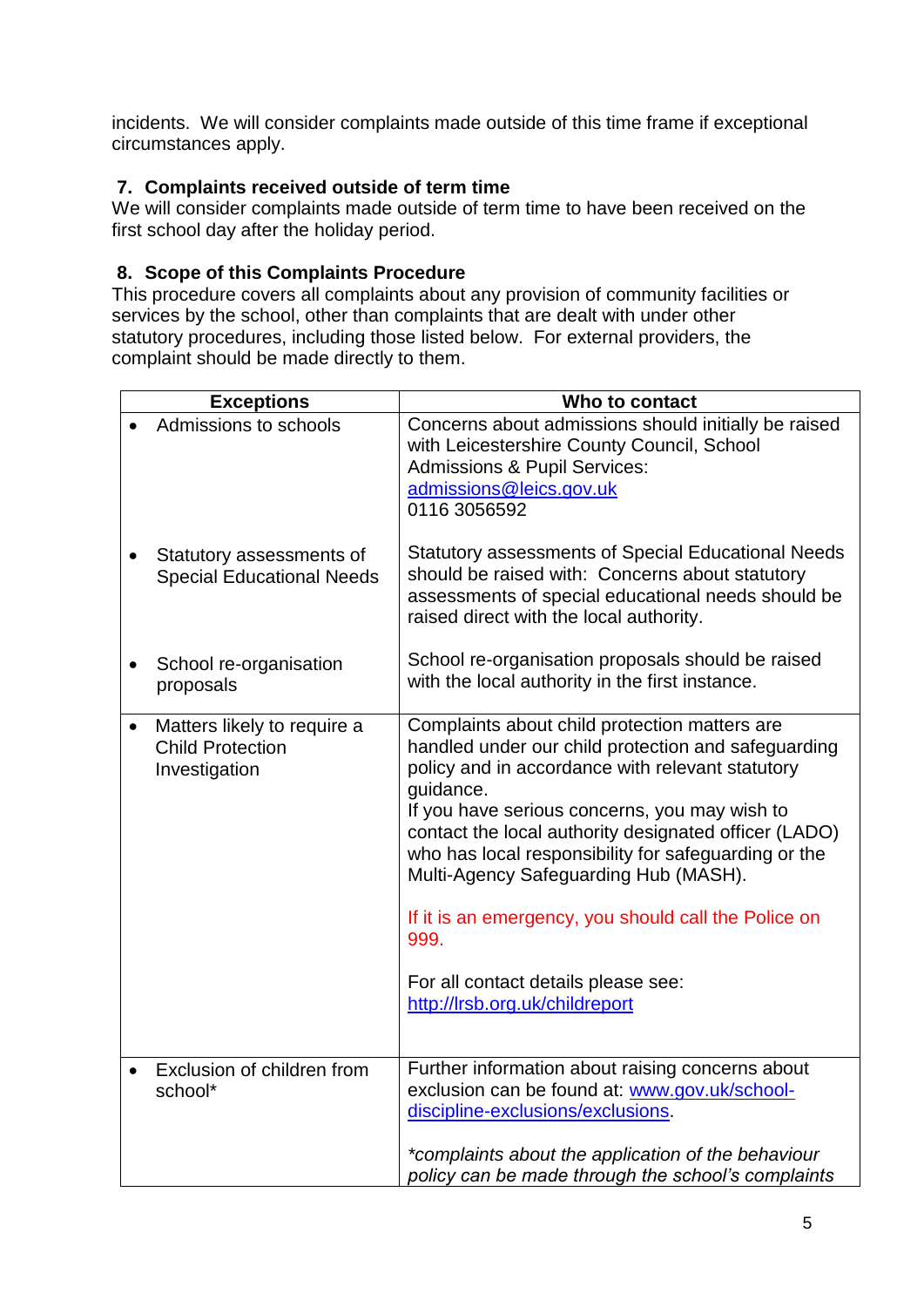|                                                                                                          | procedure:<br>https://www.thorpeacrejuniorschool.co.uk/policies/                                                                                                                                                                                                               |  |  |  |
|----------------------------------------------------------------------------------------------------------|--------------------------------------------------------------------------------------------------------------------------------------------------------------------------------------------------------------------------------------------------------------------------------|--|--|--|
| Whistleblowing                                                                                           | We have an internal whistleblowing procedure for all<br>our employees, including temporary staff and<br>contractors.                                                                                                                                                           |  |  |  |
|                                                                                                          | The Secretary of State for Education is the prescribed<br>person for matters relating to education for<br>whistleblowers in education who do not want to raise<br>matters direct with their employer. Referrals can be<br>made at: www.education.gov.uk/contactus.             |  |  |  |
|                                                                                                          | Volunteer staff who have concerns about our school<br>should complain through the school's complaints<br>procedure. You may also be able to complain direct<br>to the LA or the Department for Education (see link<br>above), depending on the substance of your<br>complaint. |  |  |  |
| • Staff grievances                                                                                       | Complaints from staff will be dealt with under the<br>school's internal grievance procedures.                                                                                                                                                                                  |  |  |  |
| • Staff conduct                                                                                          | Complaints about staff will be dealt with under the<br>school's internal disciplinary procedures, if<br>appropriate.                                                                                                                                                           |  |  |  |
|                                                                                                          | Complainants will not be informed of any disciplinary<br>action taken against a staff member as a result of a<br>complaint. However, the complainant will be notified<br>that the matter is being addressed.                                                                   |  |  |  |
| Complaints about services<br>provided by other providers<br>who may use school<br>premises or facilities | Providers should have their own complaints<br>procedure to deal with complaints about service.<br>Please contact them direct.                                                                                                                                                  |  |  |  |
| <b>National Curriculum -</b><br>content                                                                  | Please contact the Department for Education at:<br>www.education.gov.uk/contactus                                                                                                                                                                                              |  |  |  |

If other bodies are investigating aspects of the complaint, for example the police, local authority (LA) safeguarding teams or Tribunals, this may impact on our ability to adhere to the timescales within this procedure or result in the procedure being suspended until those public bodies have completed their investigations.

If a complainant commences legal action against the school in relation to their complaint, we will consider whether to suspend the complaints procedure in relation to their complaint until those legal proceedings have concluded.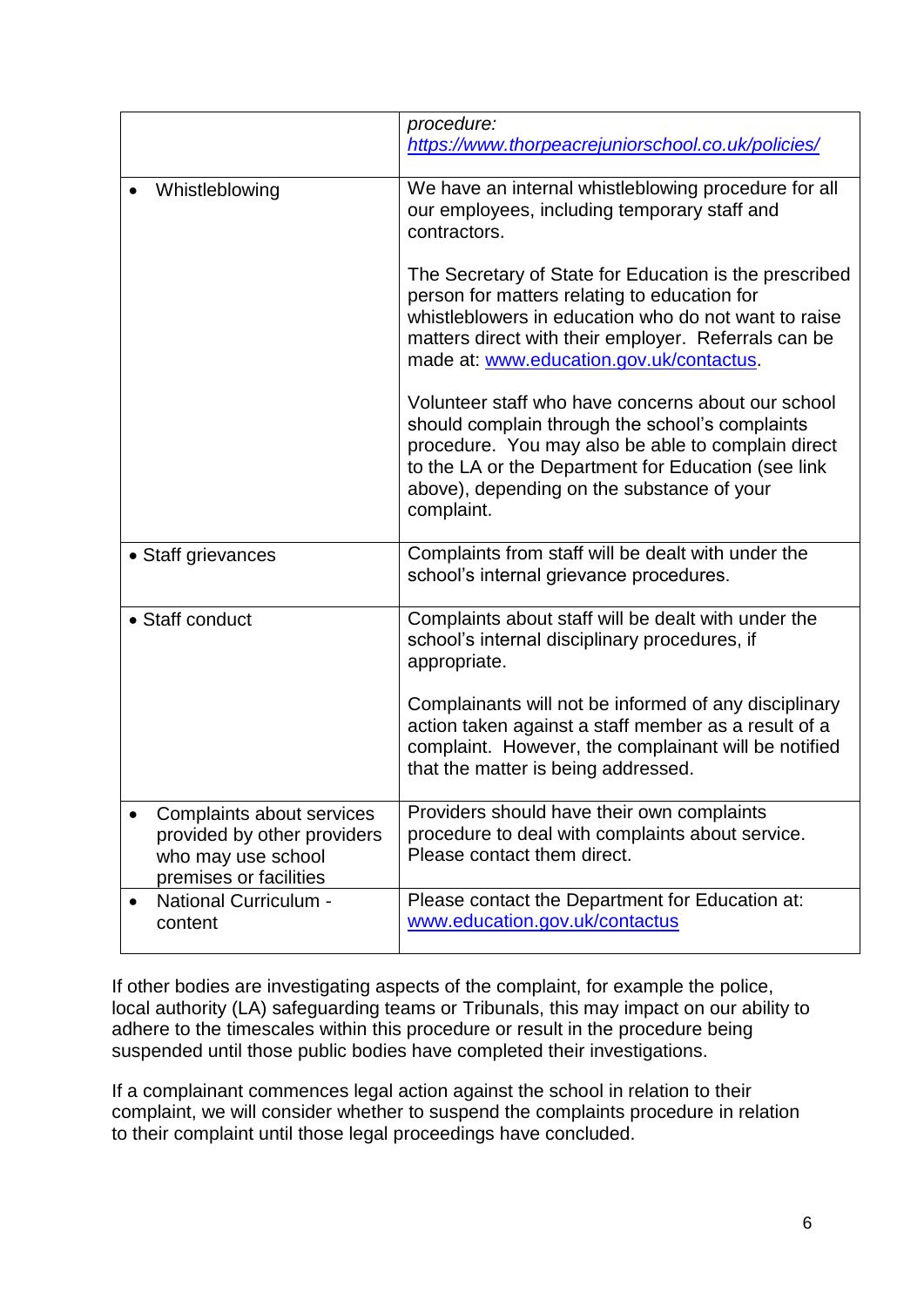## **9. Resolving complaints**

At each stage in the procedure, the school wants to resolve the complaint. If appropriate, we will acknowledge that the complaint is upheld in whole or in part. In addition, we may offer one or more of the following:

- an explanation
- an admission that the situation could have been handled differently or better
- an assurance that we will try to ensure the event complained of will not recur
- an explanation of the steps that have been or will be taken to help ensure that it will not happen again and an indication of the timescales within which any changes will be made
- an undertaking to review school policies in light of the complaint
- an apology.

#### **10.Review**

This policy is reviewed annually.

## **11.The Process**

#### *Raising a concern:*

The school will take informal concerns seriously and make every effort to resolve the matter quickly. It may be the case that the provision or clarification of information will resolve the issue.

The complainant should raise the complaint as soon as possible with the relevant member of staff or the Headteacher, either in person or by letter, telephone or email. If the complainant is unclear who to contact or how to contact them, they should contact the school office.

The school will acknowledge informal complaints within 5 school days and investigate and provide a response within 10 school days.

The informal stage will involve a meeting between the complainant and the staff member/Headteacher as appropriate.

If the complaint is not resolved informally, it will be escalated to Stage 1 of the Complaints Procedure.

#### *Stage 1:*

Formal complaints must be made to the Headteacher (unless they are about the Headteacher), via the school office. This may be done in person, in writing (preferably on the Complaint Form), or by telephone.

The Headteacher will record the date the complaint is received and will acknowledge receipt of the complaint in writing (either by letter or email) within 5 school days.

Within this response, the Headteacher will seek to clarify the nature of the complaint, ask what remains unresolved and what outcome the complainant would like to see. The Headteacher can consider whether a face to face meeting is the most appropriate way of doing this.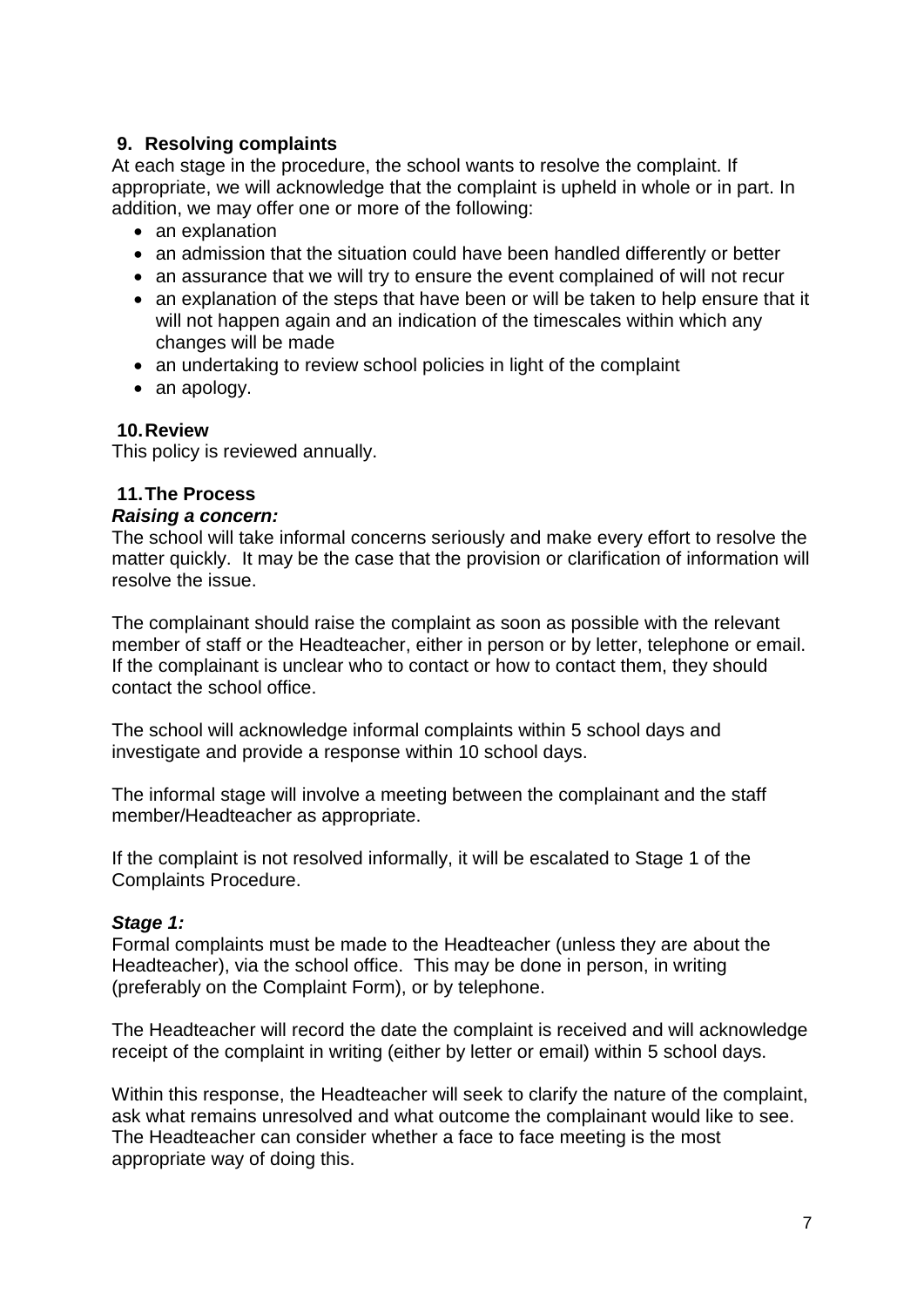*Note: The Headteacher may delegate the investigation to another member of the school's senior leadership team but not the decision to be taken.*

During the investigation, the Headteacher (or investigator) will:

- if necessary, interview those involved in the matter and/or those complained of, allowing them to be accompanied if they wish
- keep a written record of any meetings/interviews in relation to their investigation.

At the conclusion of their investigation, the Headteacher will provide a formal written response within 10 school days of the date of receipt of the complaint.

If the Headteacher is unable to meet this deadline, they will provide the complainant with an update and revised response date.

The response will detail any actions taken to investigate the complaint and provide a full explanation of the decision made and the reason(s) for it. Where appropriate, it will include details of actions the school will take to resolve the complaint.

The Headteacher will advise the complainant of how to escalate their complaint should they remain dissatisfied with the outcome of Stage 1.

If the complaint is about the Headteacher, or a member of the governing body (including the Chair or Vice-Chair), a suitably skilled governor will be appointed to complete all the actions at Stage 1.

Complaints about the Headteacher or member of the governing body must be made to the Clerk, via the school office.

If the complaint is:

- jointly about the Chair and Vice Chair or
- the entire governing body or
- the majority of the governing body,

Stage 1 will be considered by an independent investigator appointed by the governing body. At the conclusion of their investigation, the independent investigator will provide a formal written response.

# *Stage 2:*

If the complainant is dissatisfied with the outcome at Stage 1 and wishes to take the matter further, they can escalate the complaint to Stage 2*;* a meeting with members of the governing body's complaints committee. This is the final stage of the complaints procedure.

A request to escalate to Stage 2 must be made to the Clerk, via the school office, within 10 school days of receipt of the Stage 1 response.

The Clerk will record the date the complaint is received and acknowledge receipt of the complaint in writing (either by letter or email) within 5 school days.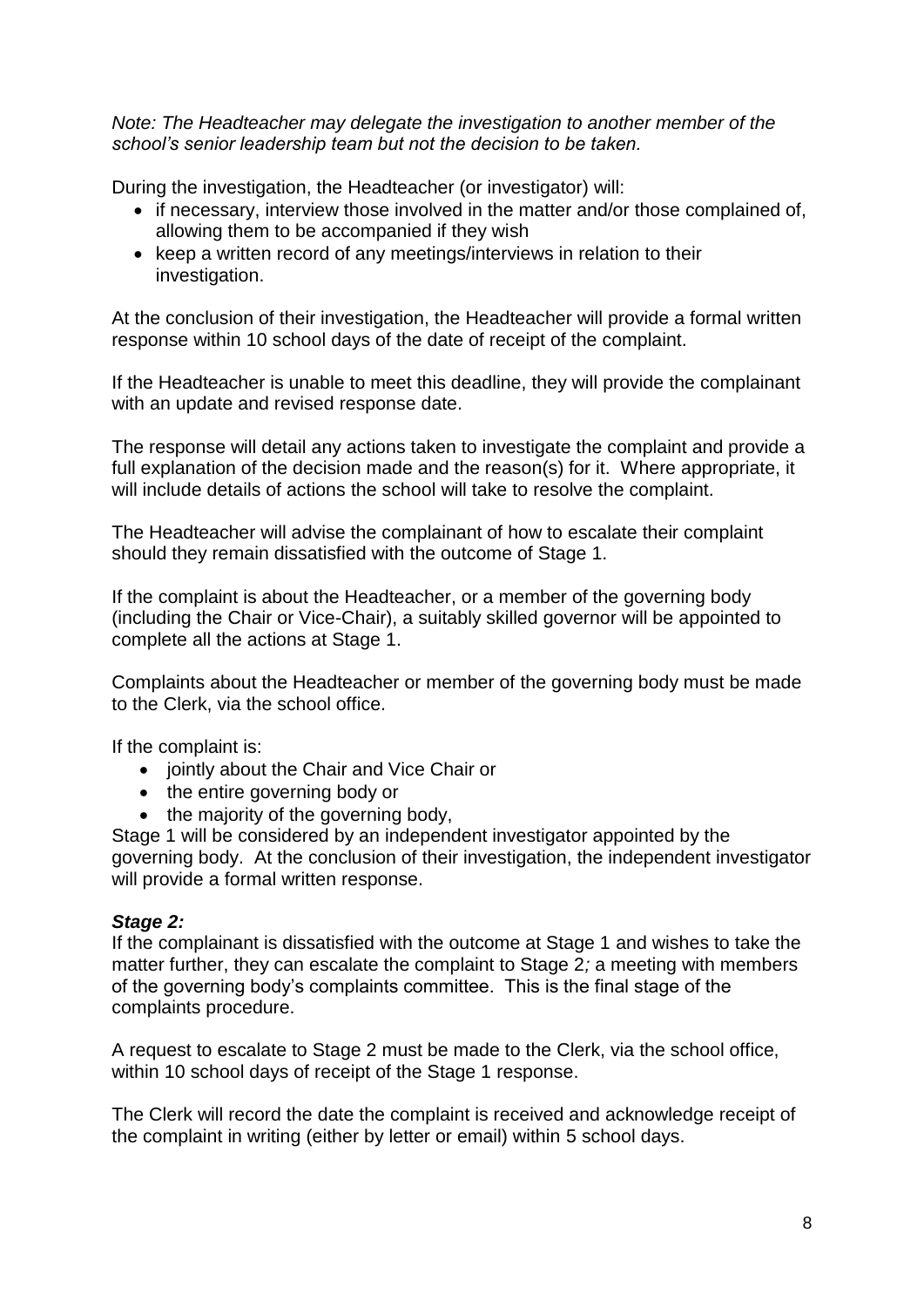Requests received outside of this time frame will only be considered if exceptional circumstances apply.

The Clerk will write to the complainant to inform them of the date of the meeting. They will aim to convene a meeting within 10 school days of receipt of the Stage 2 request. If this is not possible, the Clerk will provide an anticipated date and keep the complainant informed.

If the complainant rejects the offer of three proposed dates, without good reason, the Clerk will decide when to hold the meeting. It will then proceed in the complainant's absence on the basis of written submissions from both parties.

The complaints committee will consist of at least three governors with no prior involvement or knowledge of the complaint. Prior to the meeting, they will decide amongst themselves who will act as the Chair of the Complaints Committee.

If there are fewer than three governors from the school available, the Clerk will source any additional, independent governors through another local school or trust or through their LA's Governor Services team, in order to make up the committee. Alternatively, an entirely independent committee may be convened to hear the complaint at Stage 2.

The committee will decide whether to deal with the complaint by inviting parties to a meeting or through written representations, but in making their decision they will be sensitive to the complainant's needs.

If the complainant is invited to attend the meeting, they may bring someone along to provide support. This can be a relative or friend. Generally, we do not encourage either party to bring legal representatives to the committee meeting. However, there may be occasions when legal representation is appropriate.

For instance, if a school employee is called as a witness in a complaint meeting, they may wish to be supported by union and/or legal representation.

*Note: Complaints about staff conduct will not generally be handled under this complaints procedure. Complainants will be advised that any staff conduct complaints will be considered under staff disciplinary procedures, if appropriate, but outcomes will not be shared with them.* 

Representatives from the media are not permitted to attend.

At least 10 school days before the meeting, the Clerk will:

- confirm and notify the complainant of the date, time and venue of the meeting, ensuring that, if the complainant is invited, the dates are convenient to all parties and that the venue and proceedings are accessible
- request copies of any further written material to be submitted to the committee at least 5 school days before the meeting.

Any written material will be circulated to all parties at least 5 school days before the date of the meeting. The committee will not normally accept, as evidence, recordings of conversations that were obtained covertly and without the informed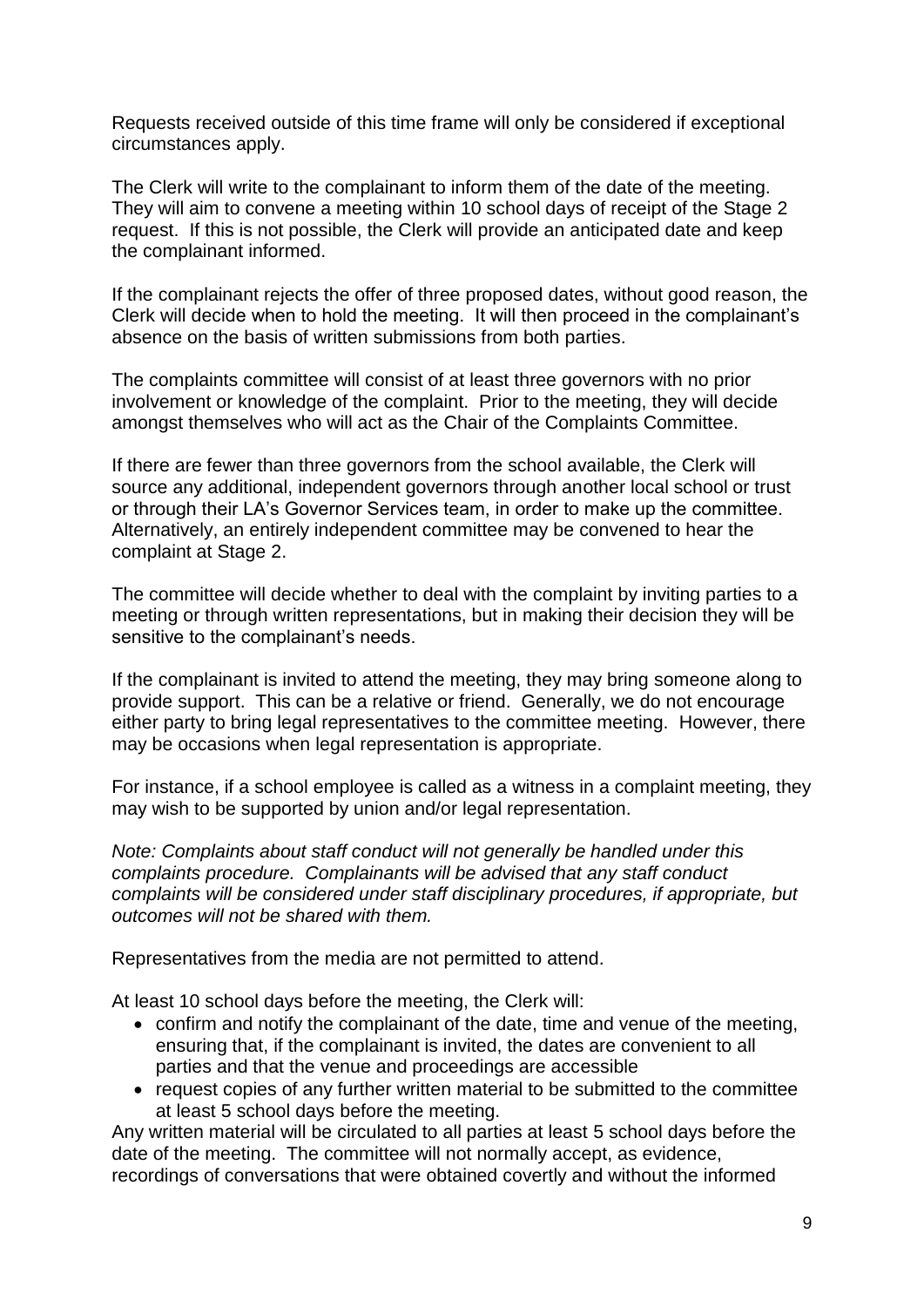consent of all parties being recorded.

The committee will also not review any new complaints at this stage or consider evidence unrelated to the initial complaint to be included. New complaints must be dealt with from Stage 1 of the procedure.

The meeting will be held in private. Electronic recordings of meetings or conversations are not normally permitted unless a complainant's own disability or special needs require it. Prior knowledge and consent of all parties attending must be sought before meetings or conversations take place. Consent will be recorded in any minutes taken.

The committee will consider the complaint and all the evidence presented. The committee can:

- uphold the complaint in whole or in part
- dismiss the complaint in whole or in part.

If the complaint is upheld in whole or in part, the committee will:

- decide on the appropriate action to be taken to resolve the complaint
- where appropriate, recommend changes to the school's systems or procedures to prevent similar issues in the future.

The Chair of the Committee will provide the complainant and the school with a full explanation of their decision and the reason(s) for it, in writing, within 5 school days.

The letter to the complainant will include details of how to contact the Department for Education if they are dissatisfied with the way their complaint has been handled by the school.

If the complaint is:

- jointly about the Chair and Vice Chair or
- the entire governing body or
- the majority of the governing body,

Stage 2 will be heard by a committee of independent governors.

The response will detail any actions taken to investigate the complaint and provide a full explanation of the decision made and the reason(s) for it. Where appropriate, it will include details of actions the school will take to resolve the complaint.

The response will also advise the complainant of how to escalate their complaint should they remain dissatisfied.

#### **12.Serial and unreasonable complaints**

The school is committed to dealing with all complaints fairly and impartially, and to providing a high quality service to those who complain. We will not normally limit the contact complainants have with our school. However, we do not expect our staff to tolerate unacceptable behaviour and will take action to protect staff from that behaviour, including that which is abusive, offensive or threatening.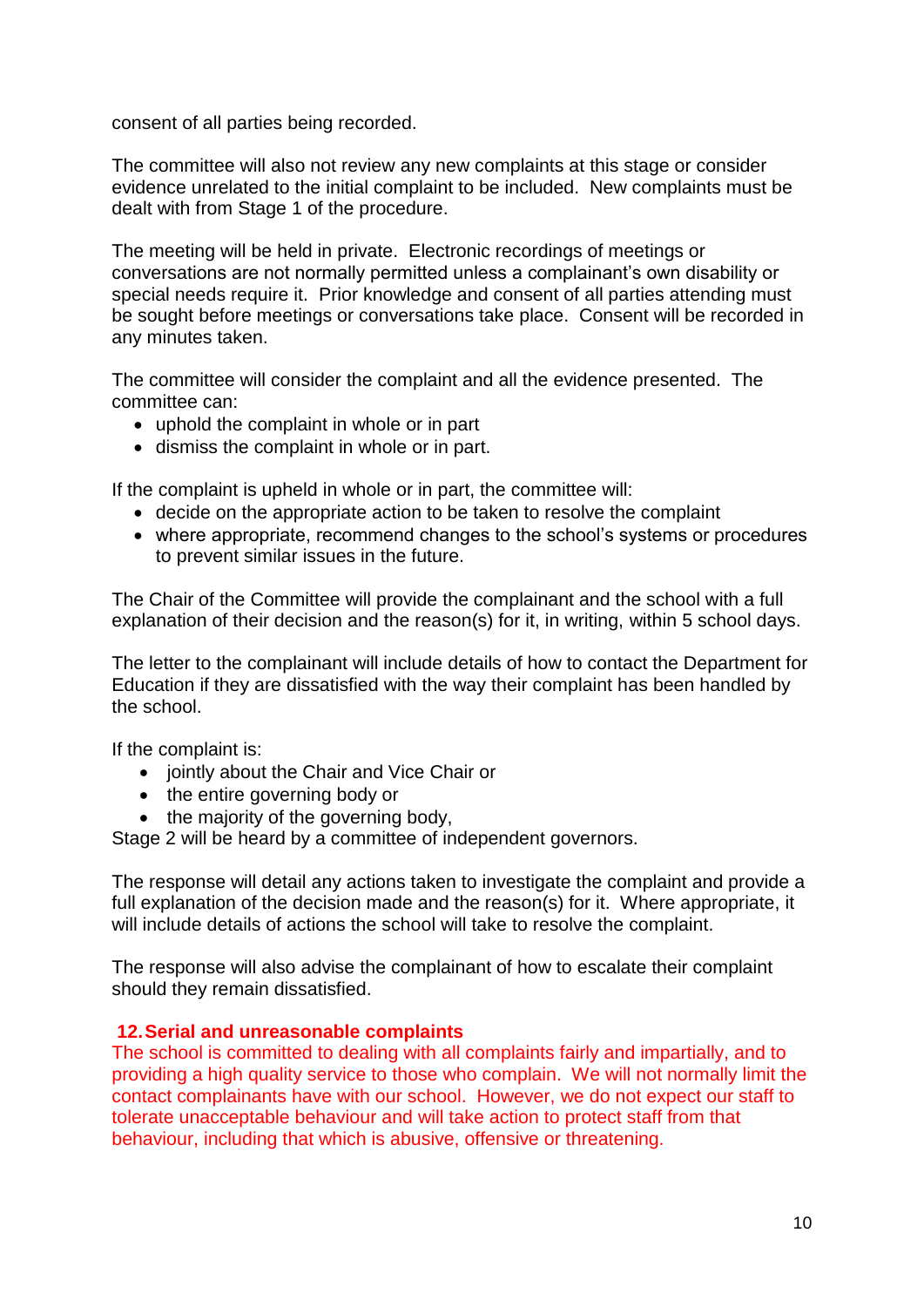This school defines unreasonable behaviour as that which hinders our consideration of complaints because of the frequency or nature of the complainant's contact with the school, such as, if the complainant:

- refuses to articulate their complaint or specify the grounds of a complaint or the outcomes sought by raising the complaint, despite offers of assistance
- refuses to co-operate with the complaints investigation process
- refuses to accept that certain issues are not within the scope of the complaints procedure
- insists on the complaint being dealt with in ways which are incompatible with the complaints procedure or with good practice
- introduces trivial or irrelevant information which they expect to be taken into account and commented on
- raises large numbers of detailed but unimportant questions, and insists they are fully answered, often immediately and to their own timescales
- makes unjustified complaints about staff who are trying to deal with the issues, and seeks to have them replaced
- changes the basis of the complaint as the investigation proceeds
- repeatedly makes the same complaint (despite previous investigations or responses concluding that the complaint is groundless or has been addressed)
- refuses to accept the findings of the investigation into that complaint where the school's complaint procedure has been fully and properly implemented and completed including referral to the Department for Education
- seeks an unrealistic outcome
- makes excessive demands on school time by frequent, lengthy and complicated contact with staff regarding the complaint in person, in writing, by email and by telephone while the complaint is being dealt with
- uses threats to intimidate
- uses abusive, offensive or discriminatory language or violence
- knowingly provides falsified information
- publishes unacceptable information on social media or other public forums.

Complainants should try to limit their communication with the school that relates to their complaint, while the complaint is being progressed. It is not helpful if repeated correspondence is sent (either by letter, phone, email or text), as it could delay the outcome being reached.

Whenever possible, the Headteacher or Chair of Governors will discuss any concerns with the complainant informally before applying an '*unreasonable'* marking.

If the behaviour continues, the Headteacher will write to the complainant explaining that their behaviour is unreasonable and ask them to change it. For complainants who excessively contact the school causing a significant level of disruption, we may specify methods of communication and limit the number of contacts in a communication plan. This will be reviewed after six months.

In response to any serious incident of aggression or violence, we will immediately inform the police and communicate our actions in writing. This may include barring an individual from our school.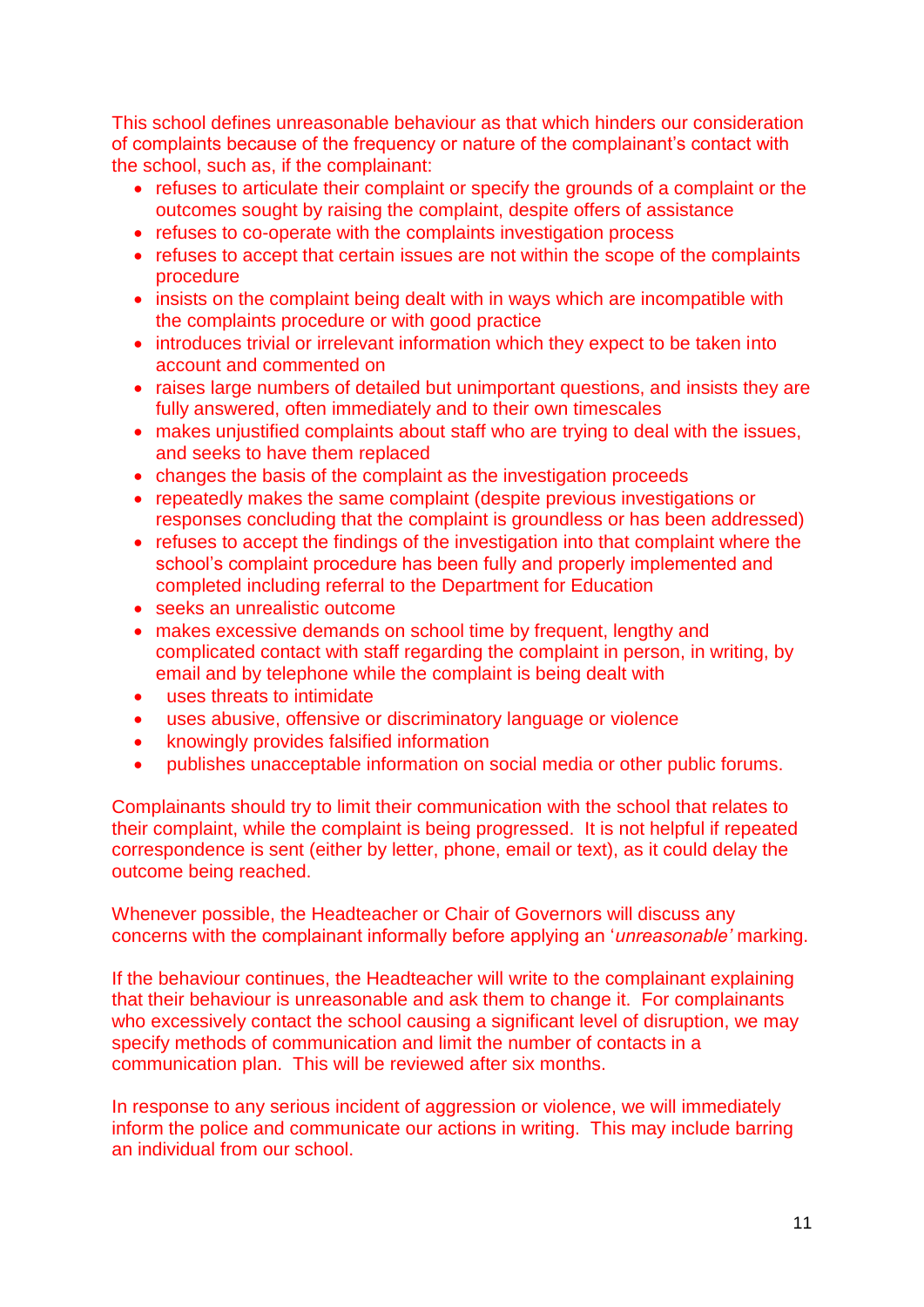#### **13.Next steps**

If the complainant believes the school did not handle their complaint in accordance with the published complaints procedure or they acted unlawfully or unreasonably in the exercise of their duties under education law, they can contact the Department for Education after they have completed Stage 2.

The Department for Education will not normally reinvestigate the substance of complaints or overturn any decisions made by the school; they will consider whether the school has adhered to education legislation and any statutory policies connected with the complaint.

The complainant can refer their complaint to the Department for Education online at: [www.education.gov.uk/contactus,](http://www.education.gov.uk/contactus) by telephone on: 0370 000 2288 or by writing to:

Department for Education Piccadilly Gate Store Street Manchester **,** M1 2WD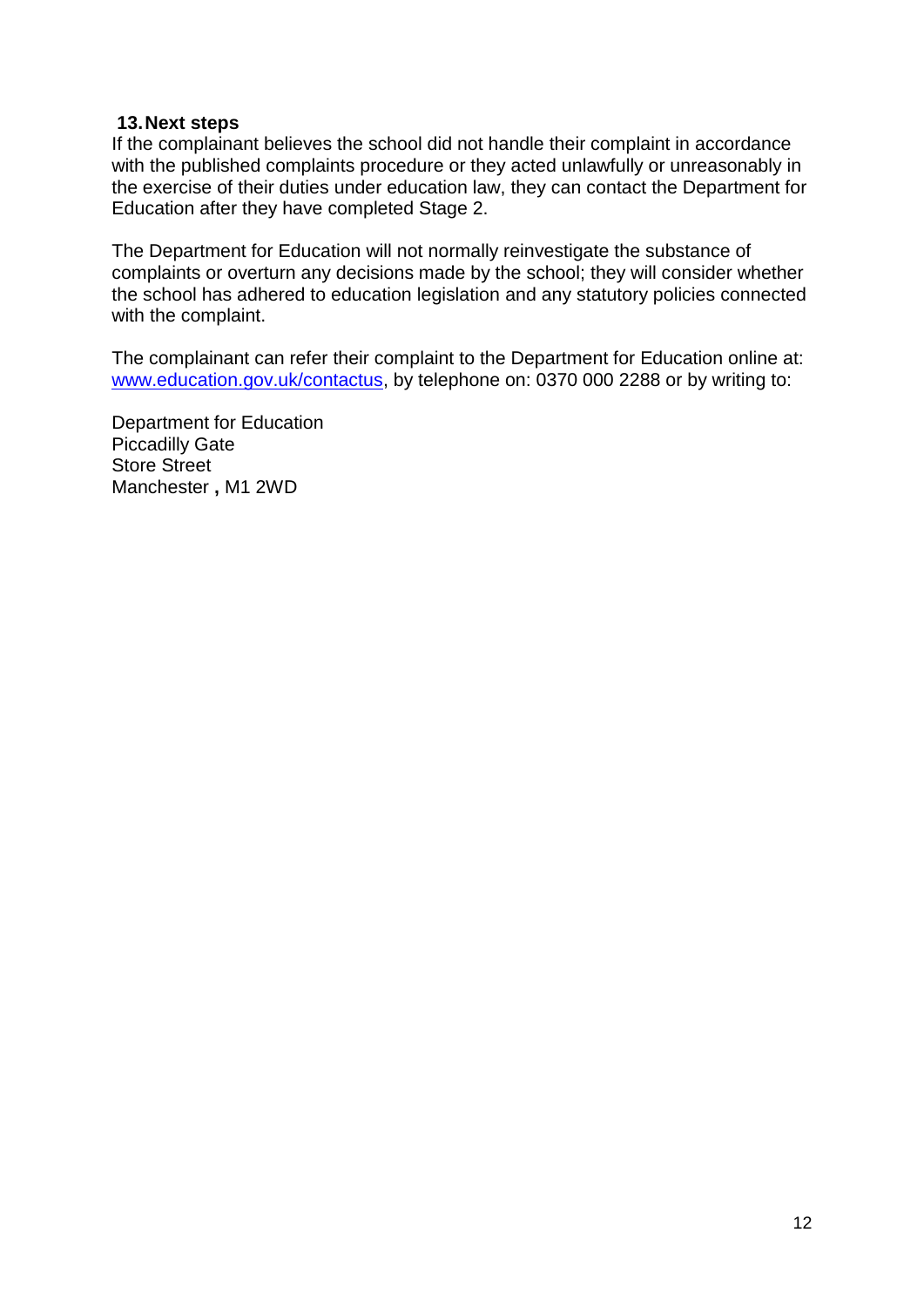# **APPENDIX A: Roles and Responsibilities**

# *Complainant*

The complainant will receive a more effective response to the complaint if they:

- explain the complaint in full as early as possible
- co-operate with the school in seeking a solution to the complaint
- respond promptly to requests for information or meetings or in agreeing the details of the complaint
- ask for assistance as needed
- treat all those involved in the complaint with respect
- refrain from publicising the details of their complaint on social media and respect confidentiality.

# *Investigator*

The investigator's role is to establish the facts relevant to the complaint by:

- providing a comprehensive, open, transparent and fair consideration of the complaint through:
	- $\circ$  sensitive and thorough interviewing of the complainant to establish what has happened and who has been involved
	- o interviewing staff and children/young people and other people relevant to the complaint
	- o consideration of records and other relevant information
	- o analysing information
- liaising with the complainant and the complaints co-ordinator as appropriate to clarify what the complainant feels would put things right.

The investigator should:

- conduct interviews with an open mind and be prepared to persist in the questioning
- keep notes of interviews or arrange for an independent note taker to record minutes of the meeting
- ensure that any papers produced during the investigation are kept securely pending any appeal
- be mindful of the timescales to respond
- prepare a comprehensive report for the Headteacher or complaints committee that sets out the facts, identifies solutions and recommends courses of action to resolve problems.

The Headteacher or complaints committee will then determine whether to uphold or dismiss the complaint and communicate that decision to the complainant, providing the appropriate escalation details.

# *Complaints Co-ordinator (this could be the Headteacher/designated complaints governor or other staff member providing administrative support)*

The complaints co-ordinator should:

- ensure that the complainant is fully updated at each stage of the procedure
- liaise with staff members, Headteacher, Chair of Governors, Clerk and LAs (if appropriate) to ensure the smooth running of the complaints procedure
- be aware of issues regarding: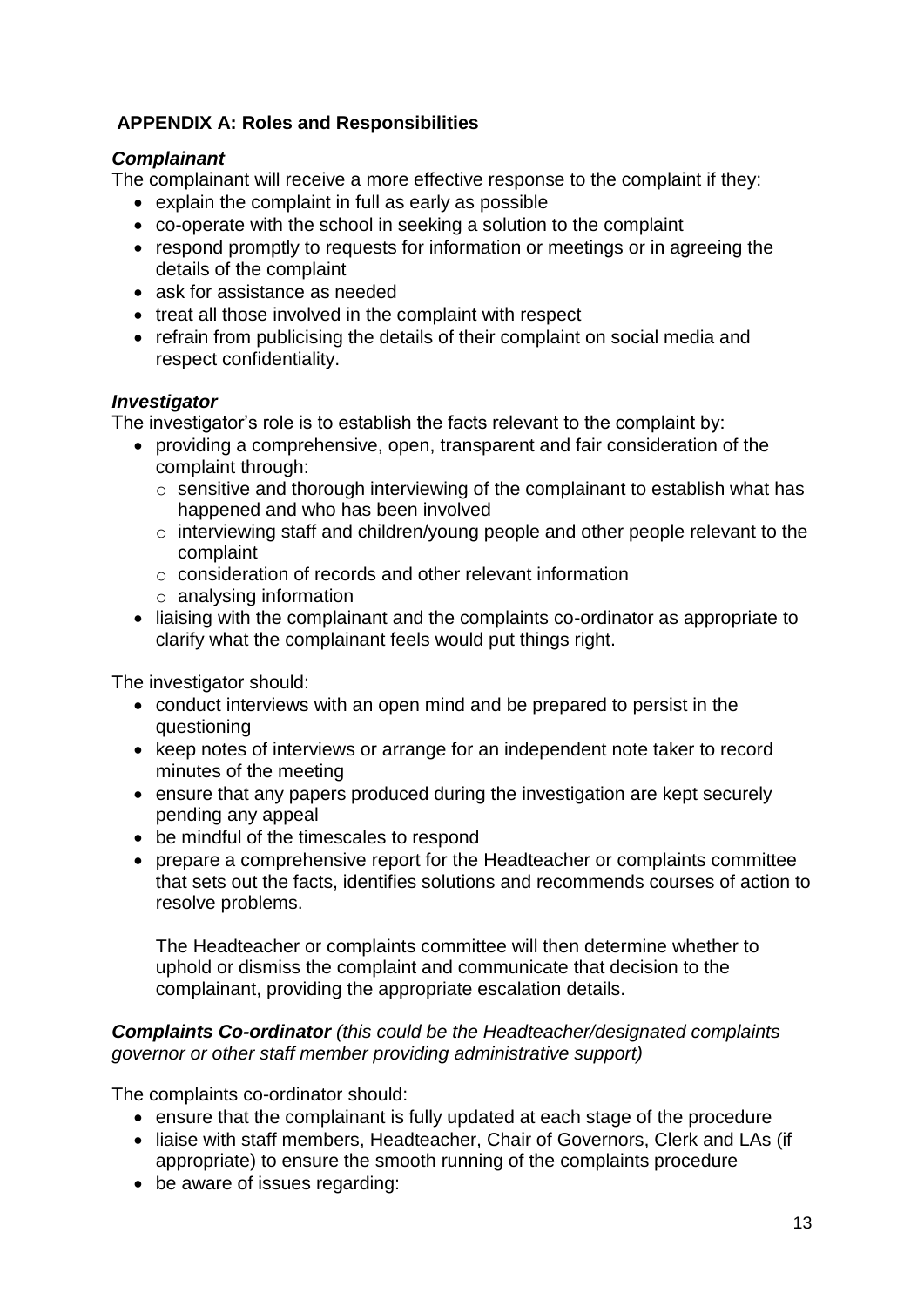- $\circ$  sharing third party information
- o additional support. This may be needed by complainants when making a complaint including interpretation support or where the complainant is a child or young person
- keep records.

# *Clerk to the Governing Body*

The Clerk is the contact point for the complainant and the committee and should:

- ensure that all people involved in the complaint procedure are aware of their legal rights and duties, including any under legislation relating to school complaints, education law, the Equality Act 2010, the Freedom of Information Act 2000, the Data Protection Act (DPA) 2018 and the General Data Protection Regulations (GDPR)
- set the date, time and venue of the meeting, ensuring that the dates are convenient to all parties (if they are invited to attend) and that the venue and proceedings are accessible
- collate any written material relevant to the complaint (for example; stage 1 paperwork, school and complainant submissions) and send it to the parties in advance of the meeting within an agreed timescale
- record the proceedings
- circulate the minutes of the meeting
- notify all parties of the committee's decision.

## *A complaints co-ordinator can provide administrative support in place of a clerk to the governing body, if that is more suitable to the school's needs. However, governance and regulatory advice should be sought from a clerk.*

#### *Committee Chair*

The committee's chair, who is nominated in advance of the complaint meeting, should ensure that:

- both parties are asked (via the Clerk) to provide any additional information relating to the complaint by a specified date in advance of the meeting
- the meeting is conducted in an informal manner, is not adversarial, and that, if all parties are invited to attend, everyone is treated with respect and courtesy
- complainants who may not be used to speaking at such a meeting are put at ease. This is particularly important if the complainant is a child/young person
- the remit of the committee is explained to the complainant
- written material is seen by everyone in attendance, provided it does not breach confidentiality or any individual's rights to privacy under the DPA 2018 or GDPR.

If a new issue arises it would be useful to give everyone the opportunity to consider and comment upon it; this may require a short adjournment of the meeting

- both the complainant and the school are given the opportunity to make their case and seek clarity, either through written submissions ahead of the meeting or verbally in the meeting itself
- the issues are addressed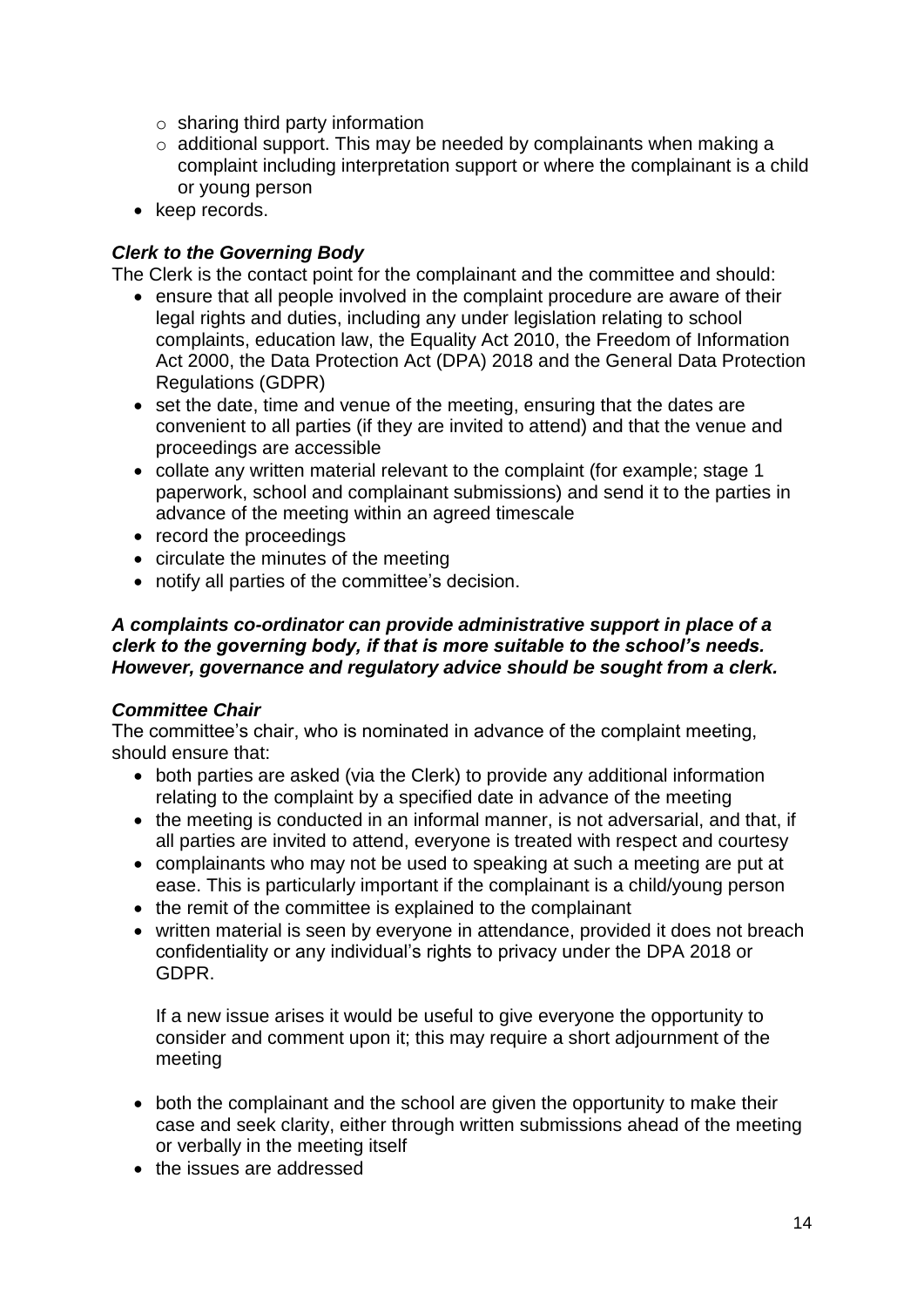- key findings of fact are made
- the committee is open-minded and acts independently
- no member of the committee has an external interest in the outcome of the proceedings or any involvement in an earlier stage of the procedure
- the meeting is minuted
- they liaise with the Clerk (and complaints co-ordinator, if the school has one).

## *Committee Member*

Committee members should be aware that:

- the meeting must be independent and impartial, and should be seen to be so No governor may sit on the committee if they have had a prior involvement in the complaint or in the circumstances surrounding it.
- the aim of the meeting should be to resolve the complaint and achieve reconciliation between the school and the complainant We recognise that the complainant might not be satisfied with the outcome if the meeting does not find in their favour. It may only be possible to establish the facts and make recommendations.
- many complainants will feel nervous and inhibited in a formal setting Parents/carers often feel emotional when discussing an issue that affects their child.
- extra care needs to be taken when the complainant is a child/young person and present during all or part of the meeting
- Careful consideration of the atmosphere and proceedings should ensure that the child/young person does not feel intimidated.
- The committee should respect the views of the child/young person and give them equal consideration to those of adults.
- If the child/young person is the complainant, the committee should ask in advance if any support is needed to help them present their complaint. Where the child/young person's parent is the complainant, the committee should give the parent the opportunity to say which parts of the meeting, if any, the child/young person needs to attend.
- However, the parent should be advised that agreement might not always be possible if the parent wishes the child/young person to attend a part of the meeting that the committee considers is not in the child/young person's best interests.
- the welfare of the child/young person is paramount.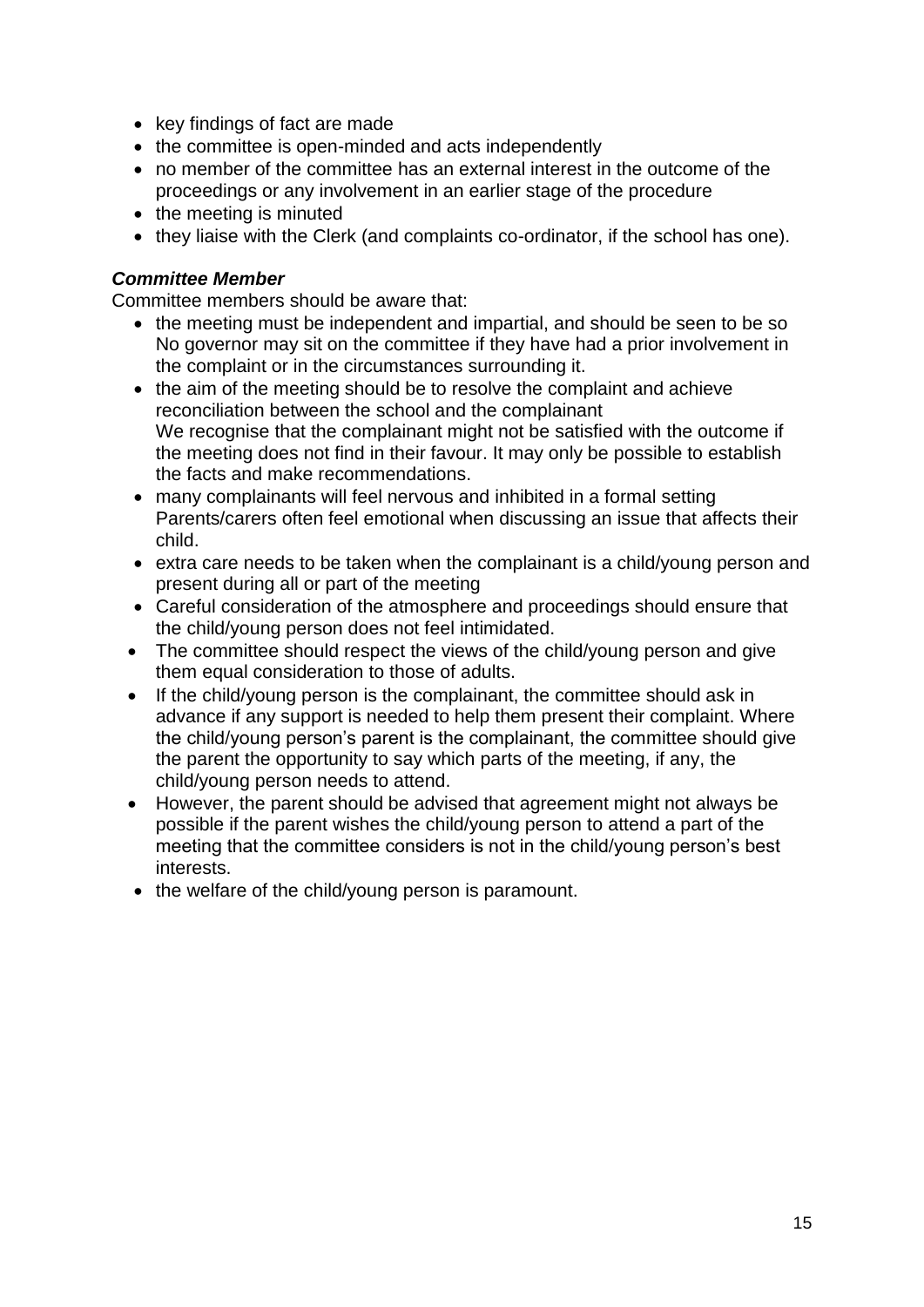# **APPENDIX B Thorpe Acre Infant School and C&I Resource Base Complaint Form**



Please complete and return to the Headteacher. If the complaint is about the Headteacher, please return to the Chair of Governors via the school office. If it about the governing body, please return to the Clerk to the Governing Body via the school office. Receipt will be acknowledged together with an explanation of what action will be taken.

| Your name                                                                           |  |
|-------------------------------------------------------------------------------------|--|
| Pupil's name (if relevant)                                                          |  |
| Your relationship to pupil (if<br>relevant                                          |  |
| Address                                                                             |  |
| (including postcode)                                                                |  |
|                                                                                     |  |
|                                                                                     |  |
| Daytime telephone number                                                            |  |
| Mobile telephone number                                                             |  |
| Evening telephone number                                                            |  |
| Email                                                                               |  |
| Please give concise details of your complaint, including whether you have spoken to |  |
| anybody at the school about it.                                                     |  |
|                                                                                     |  |
|                                                                                     |  |
|                                                                                     |  |
|                                                                                     |  |
|                                                                                     |  |
|                                                                                     |  |
|                                                                                     |  |
|                                                                                     |  |
|                                                                                     |  |
|                                                                                     |  |
|                                                                                     |  |
|                                                                                     |  |
|                                                                                     |  |
|                                                                                     |  |
|                                                                                     |  |
|                                                                                     |  |
|                                                                                     |  |
|                                                                                     |  |
|                                                                                     |  |
|                                                                                     |  |
|                                                                                     |  |
|                                                                                     |  |